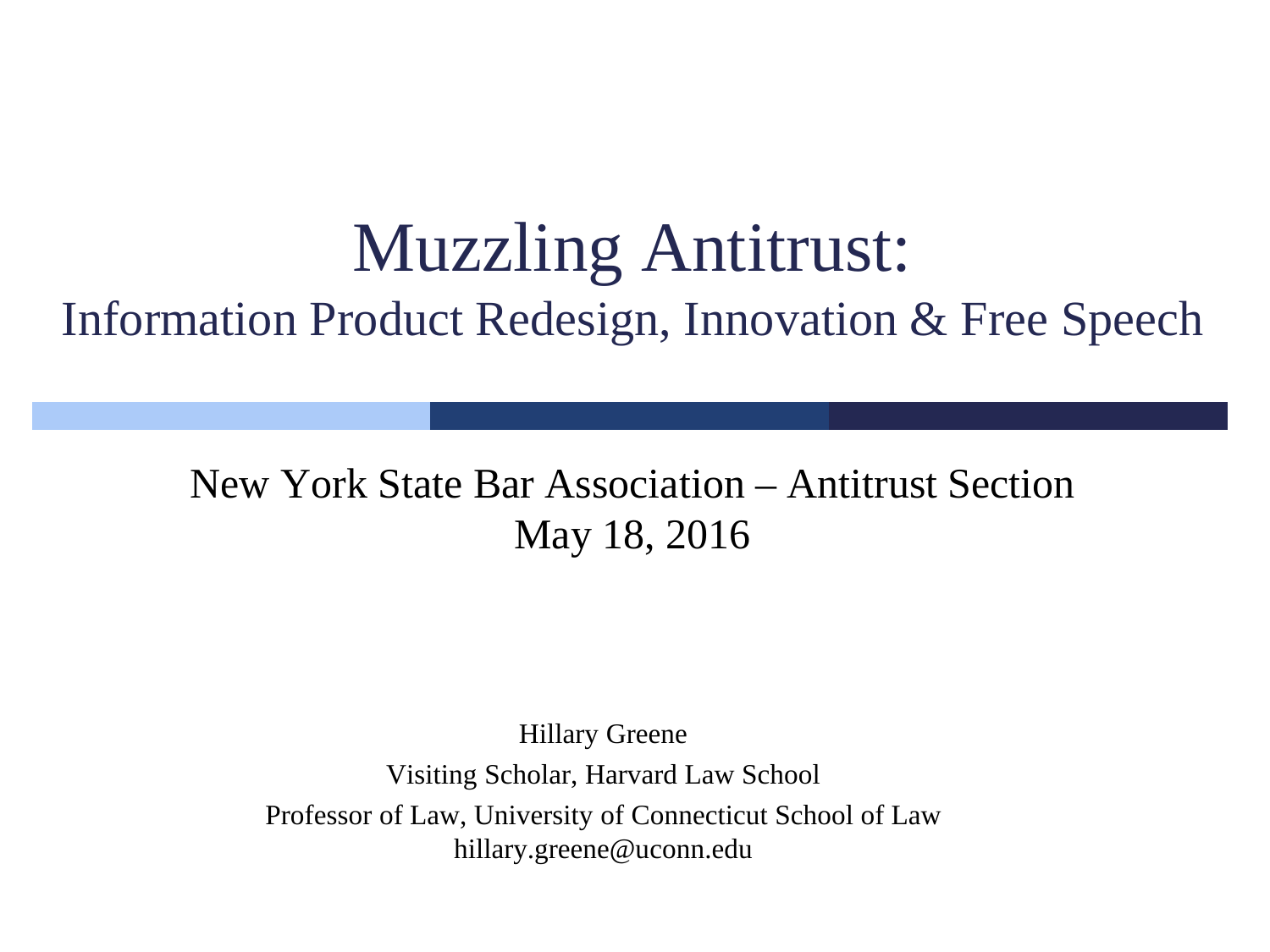# Milo 2.0



H.Greene / NYSBA Antitrust / May 2016 2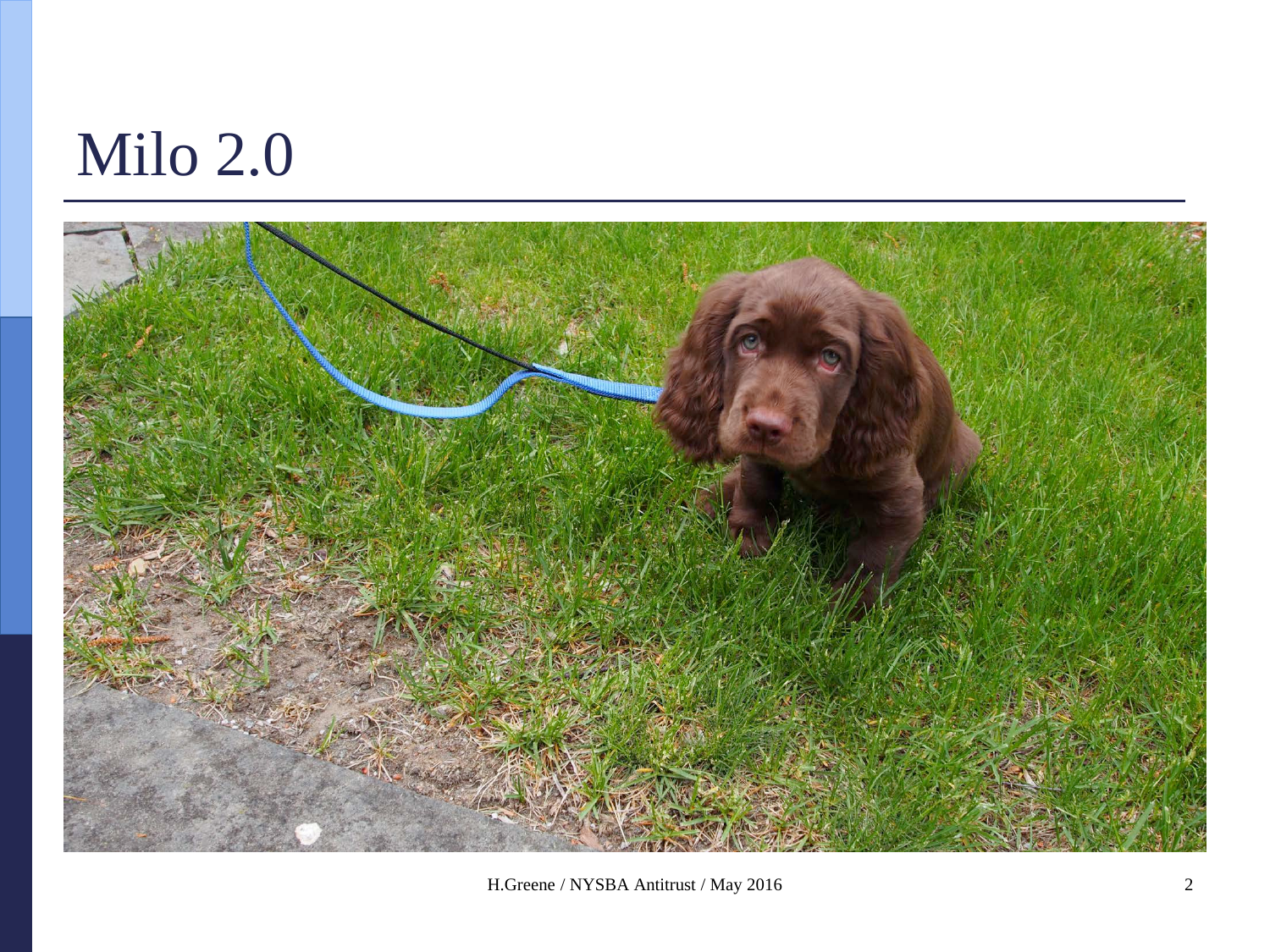# Milo 1.0

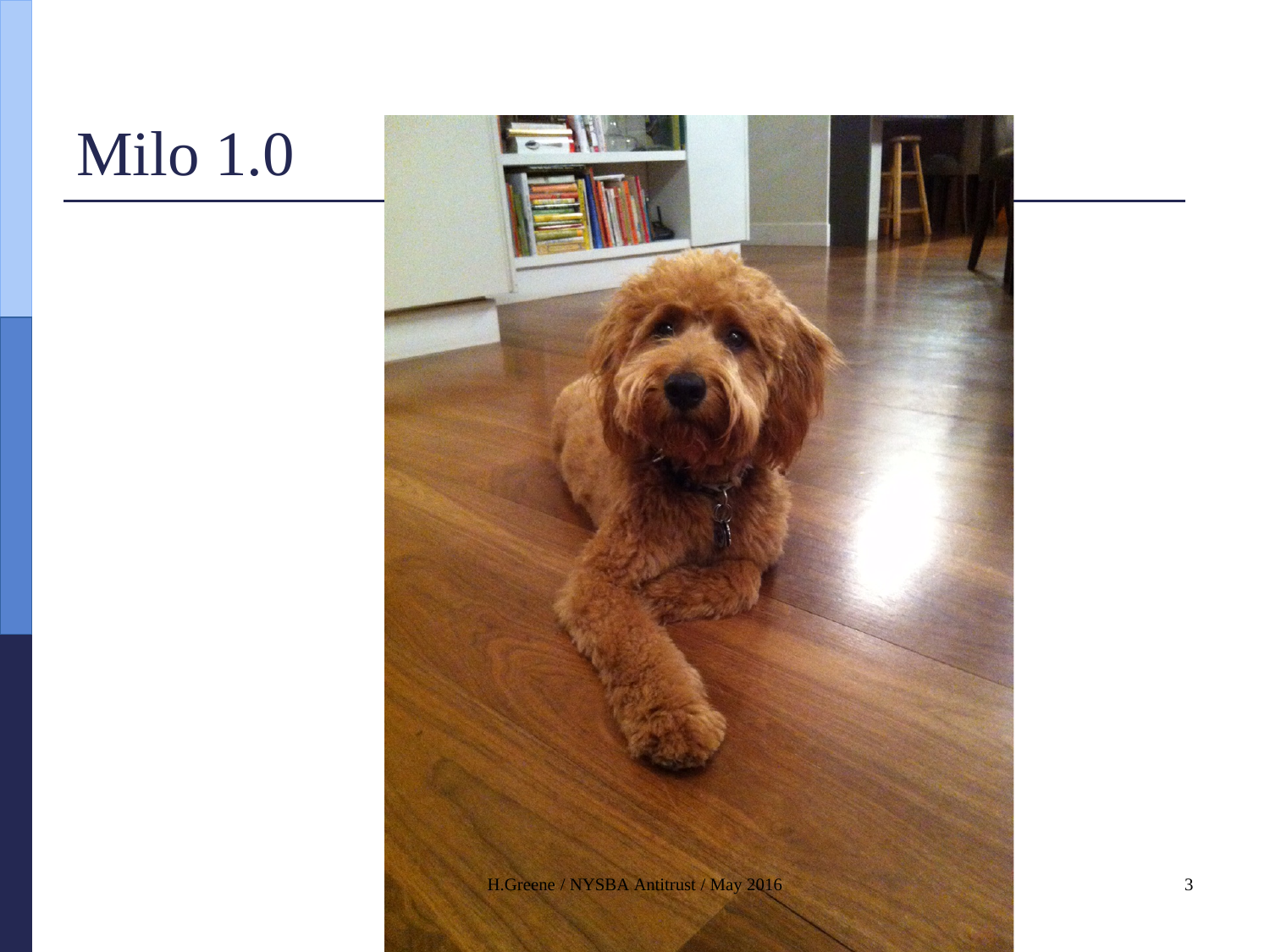### Information products

 "[A]nything that can be digitized…. [B]aseball scores, books, databases, magazines, movies, music, stock quotes, and Web pages are all information goods...."

> CARL SHAPIRO & HAL R. VARIAN, INFORMATION RULES: A STRATEGIC GUIDE TO THE NETWORK ECONOMY 3 (1999)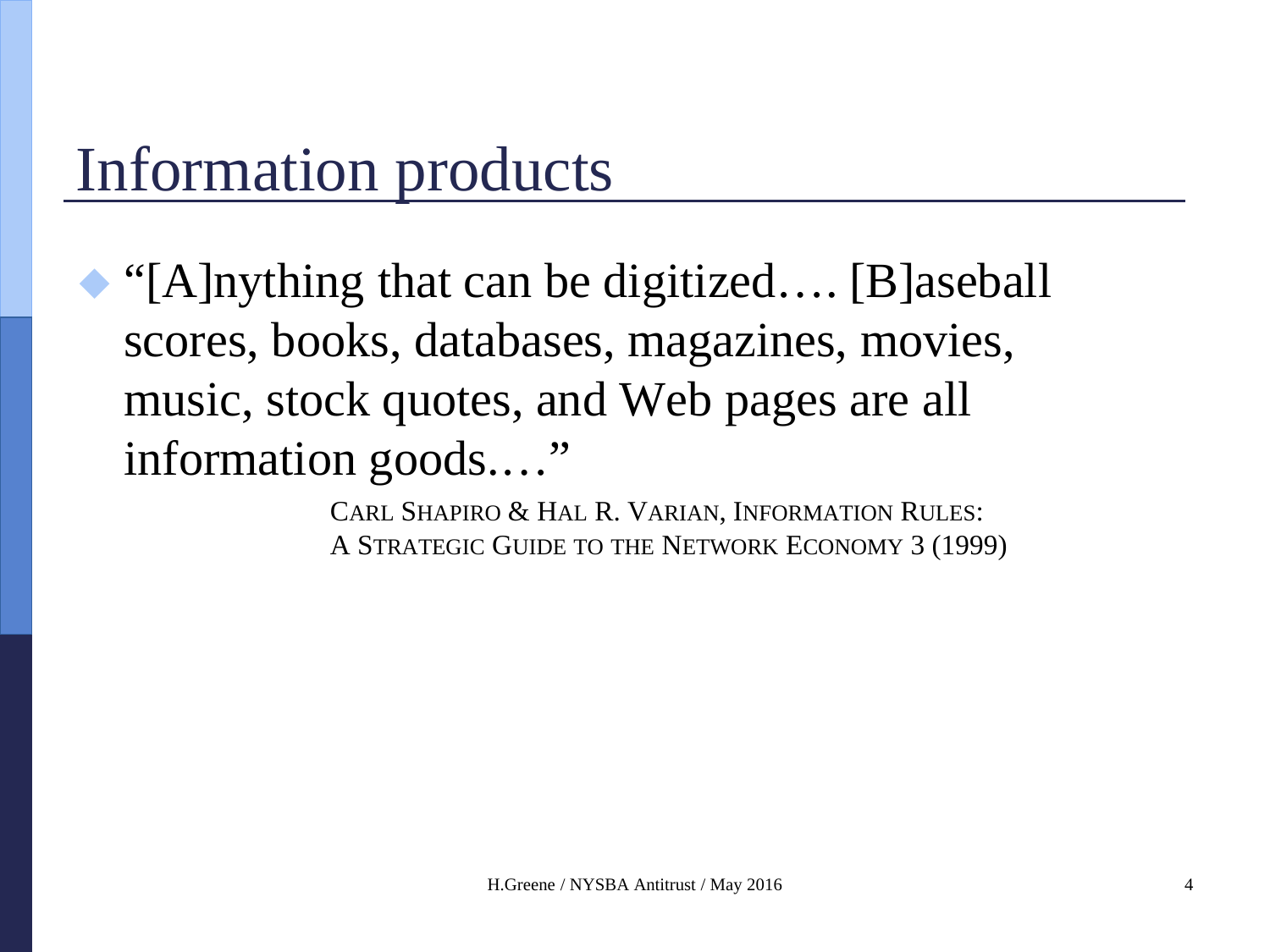## Information products (re)design

#### Google – rankings

- Approximately 70% of general search engine market
- Changes to search engine algorithm
- Search bias alleged (advantage Google and disadvantage vertical competitors)
- A.C. Nielsen ratings
	- **Effectively 100% television ratings market**
	- Changes to people meter technology
	- Predatory innovation alleged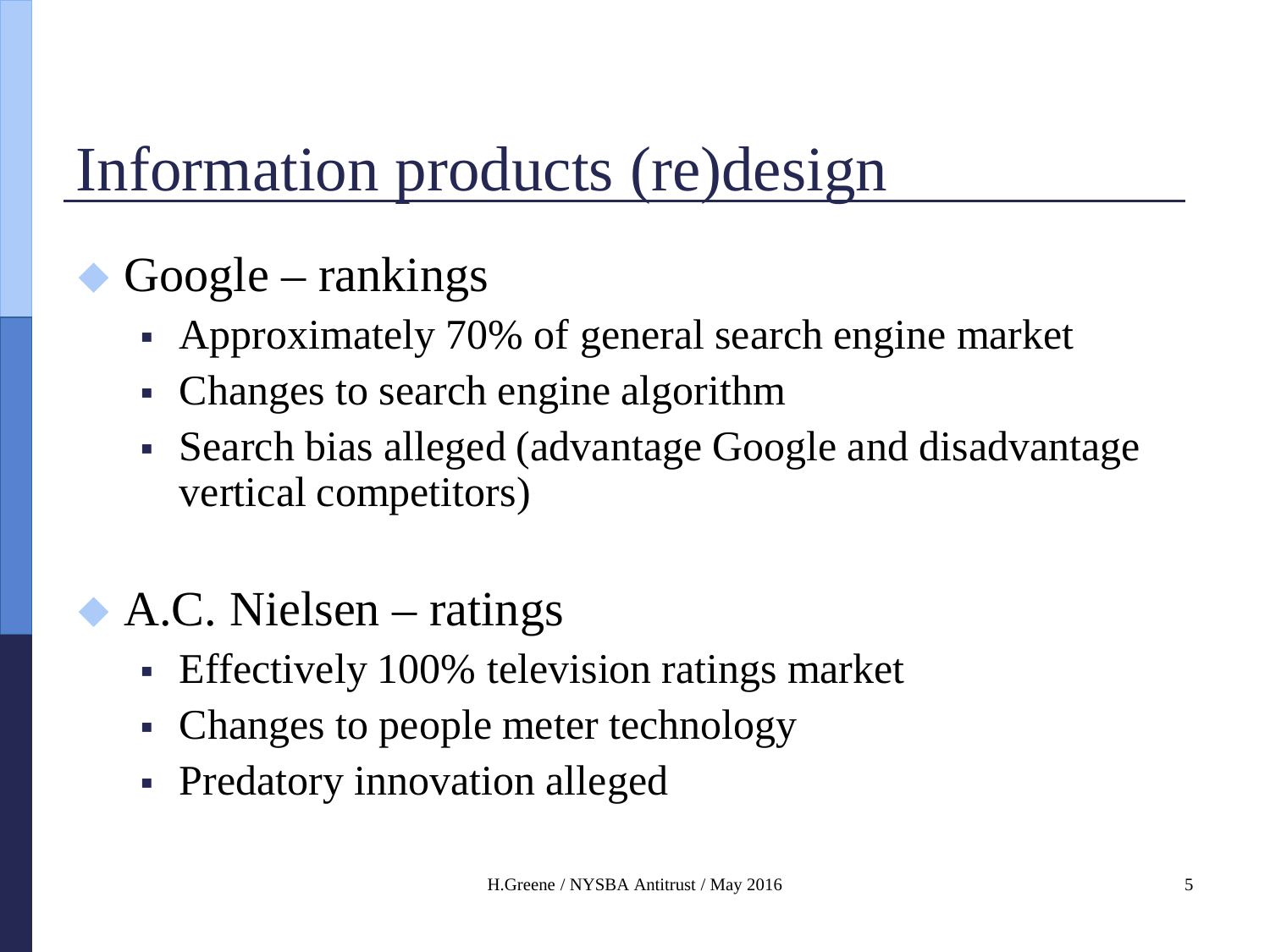Treatment of speech and innovation-based defenses in antitrust matters?

#### $\Delta$  "information product"  $\rightarrow$  speech ?

**•**  "The First Amendment Protects Search Engine Results Against Antitrust Law"

Eugene Volokh & Donald Falk (White Paper Commissioned by Google (April 2012))

 "[Nielsen's] are opinions that are protected by the First Amendment and, thus, cannot give rise to antitrust liability." Sunbeam v. Nielsen, Defendant's Motion to Dismiss & Memorandum (July 2009)

#### $\Delta$  "information product"  $\rightarrow$  innovation ?

 "We make hundreds of changes to our algorithms every year to improve consumers' search experience."

Eric Schmidt (Senate Testimony (Sept. 2011)

 "[Antitrust] is not supposed to be in the business of policing … the quality [of a monopolist's] services."

Sunbeam v. Nielsen, Defendant's Motion to Dismiss & Memorandum (July 2009)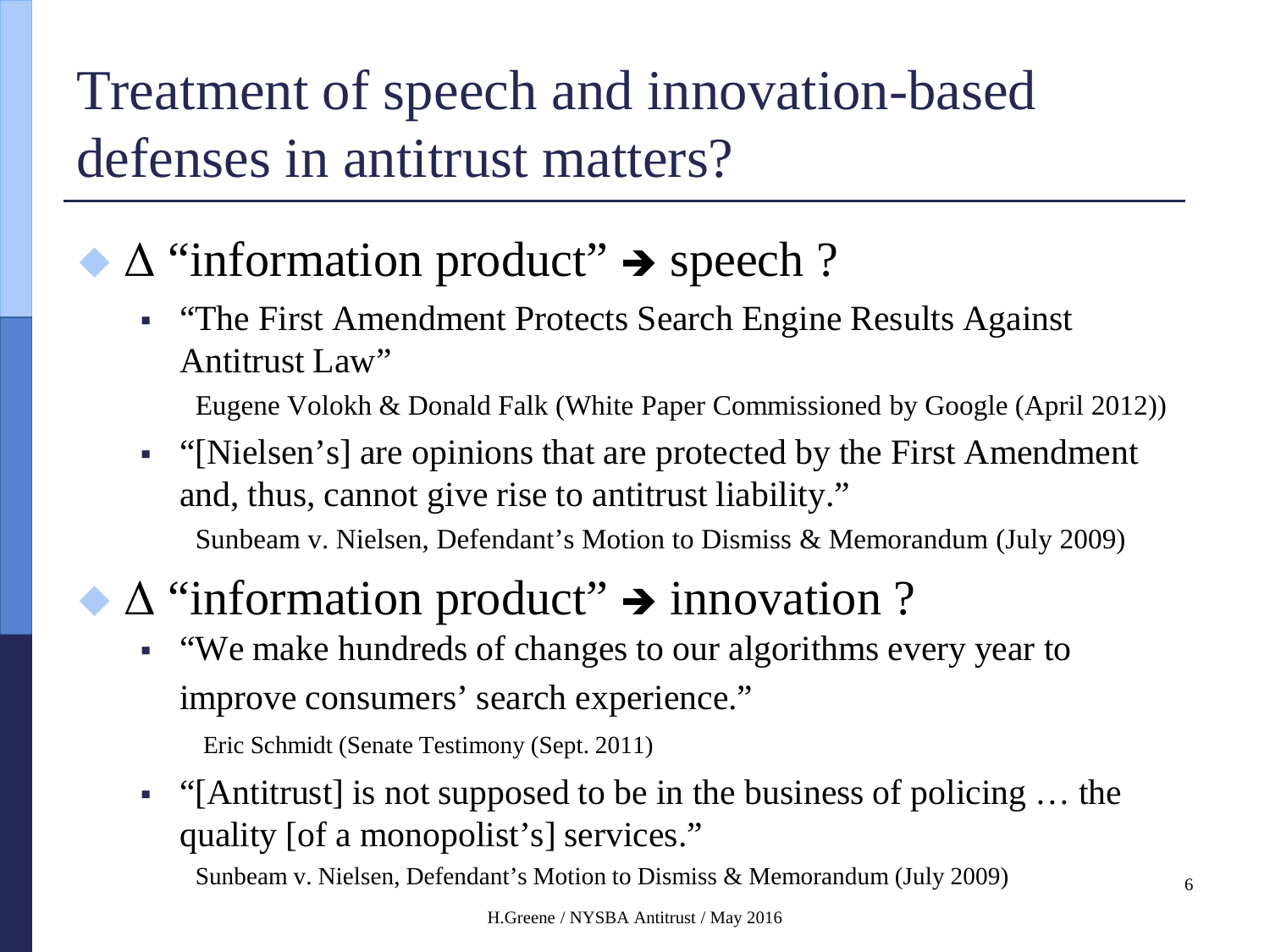## All-or-nothing protection re. "speech"

- Binary approach immunity or no solicitude
	- *U.S. v. Lorain Journal* (U.S. 1951)
	- *E*. *R*.*R*. *Pres*. *Conf*. *v*. *Noerr Motor Freight* (U.S. 1961)
- Insufficiency of binary approach
	- *NAACP v. Claiborne County Hardware* (U.S. 1982)
	- *FTC v. Superior Court Trial Lawyers Assoc*. (U.S. 1990)
	- Alternatives to binary approach
		- *Central Hudson* (intermediate scrutiny ("restriction proportional to interest"))(U.S. 1980)
		- *NYT v. Sullivan* (conditional privilege ("actual  $\text{malice''}$ ))(U.S. 1964)<br>H.Greene / NYSBA Antitrust / May 2016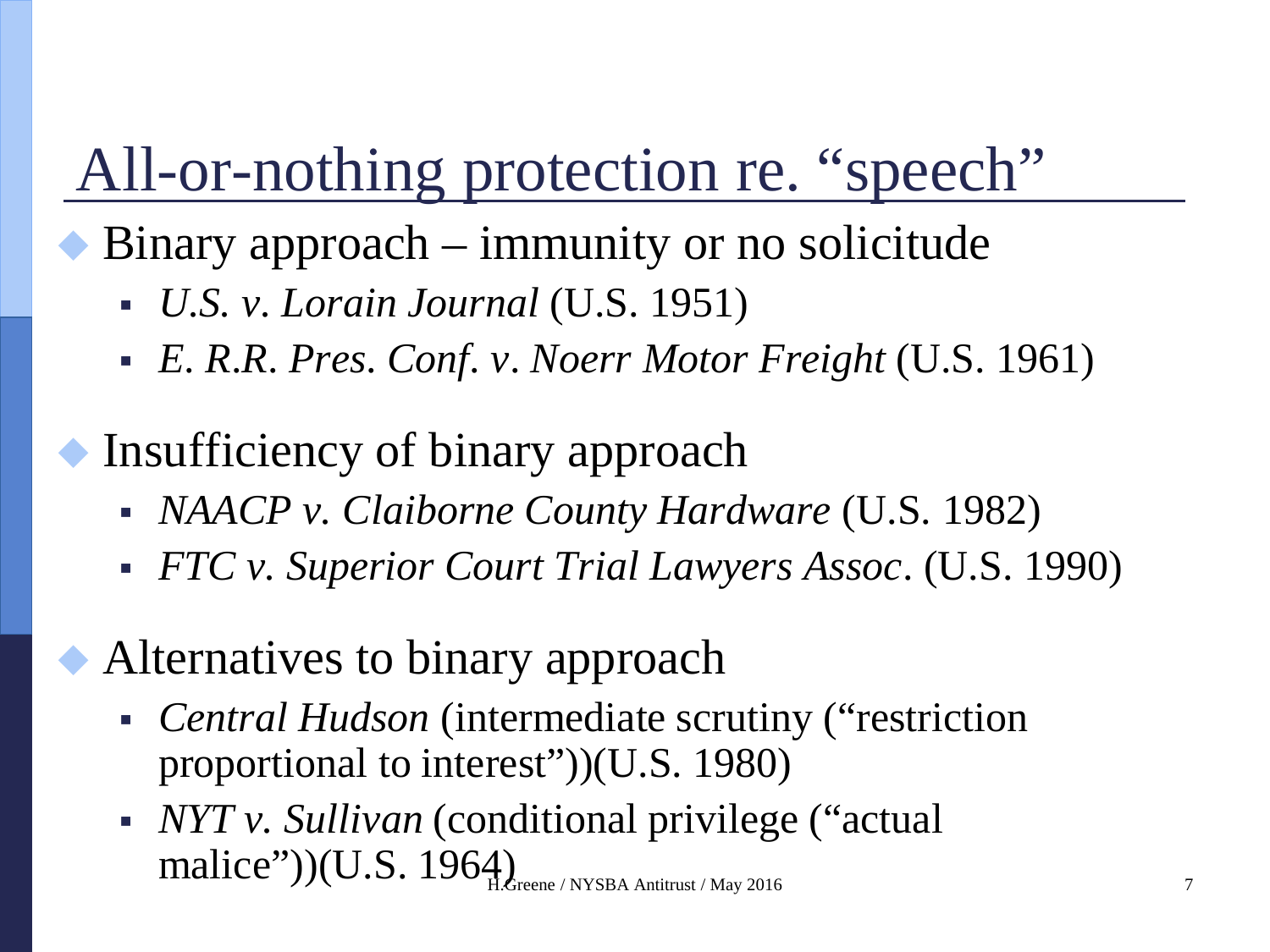### *De facto* all-or-nothing protection re. "innovation"

#### De facto binary approach

- Explicitly eschews balancing *Allied Orthopedic v. Tyco Health* (9th Cir. 2010)
- Embraces balancing in theory *US v. Microsoft* (D.C. Cir. 2001)
- Insufficiency of de facto binary approach
- Redesigns do not have concurrently pro & anticompetitive effects
- Very small innovations trump all anticompetitive effects
- Alternatives to binary approach
- Limited approach first order and not "full blown" balancing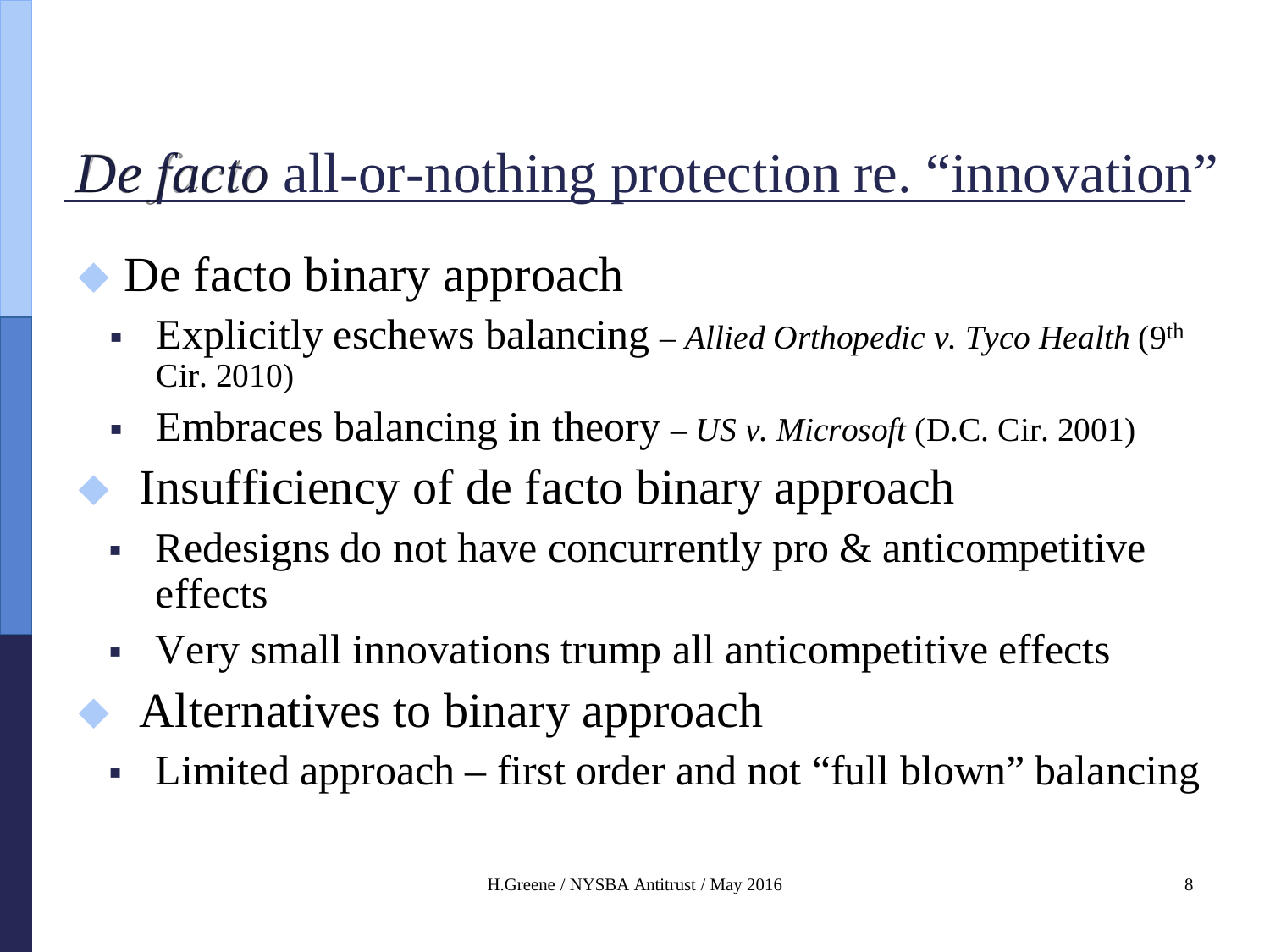## Recommendations – Speech

- Political speech receives immunization
- Nominal speech receives no solicitude
- Additional legal infrastructure proposed cognizable speech (not a single "outcome category")
	- Definition: Significant speech content related to cause of action
	- Mechanism: "Minus factor" provides sliding scale protection
	- Presumption: Tie-breaker unless strong speech content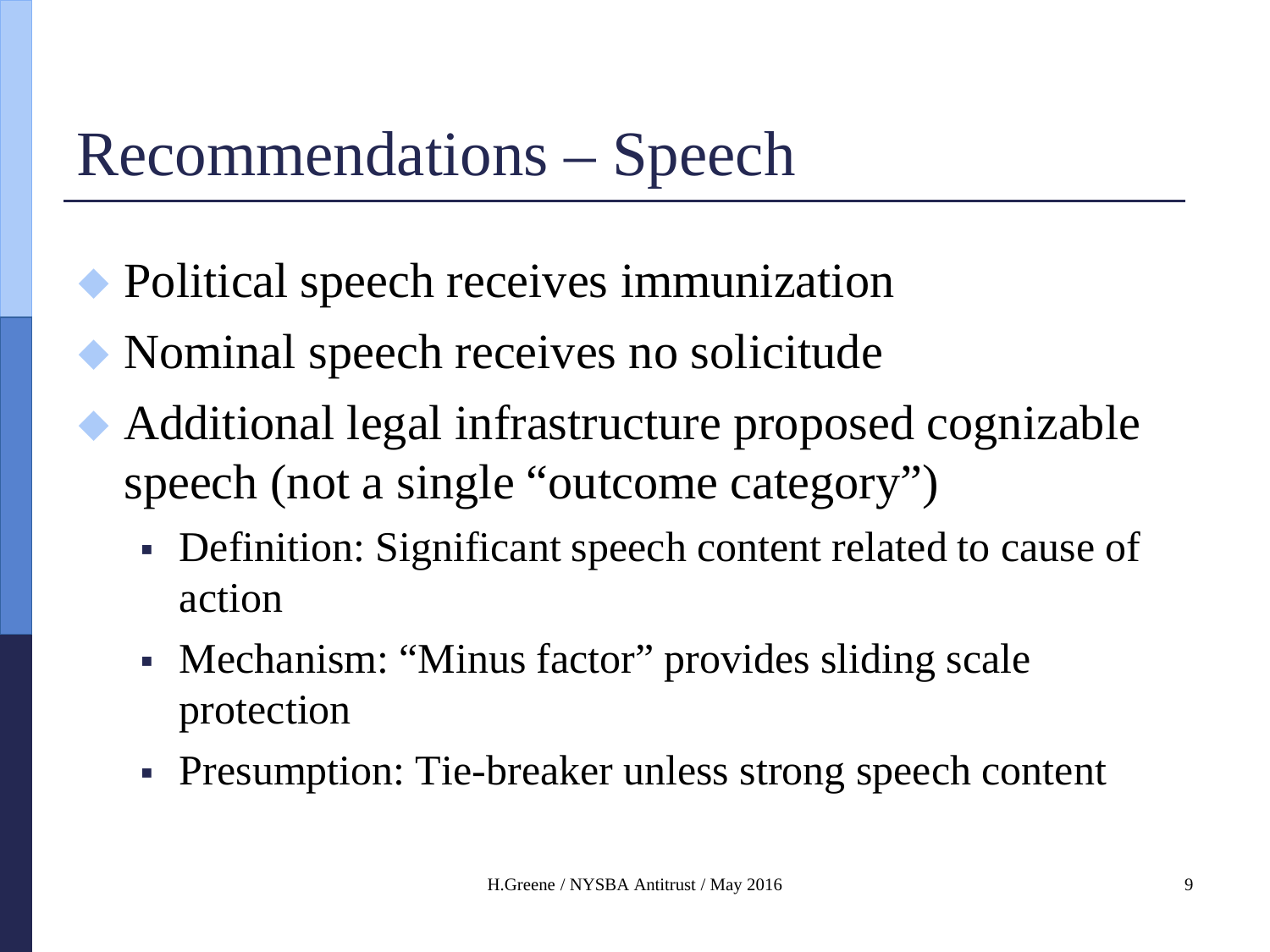# Recommendations – Innovation

- Recognition and estimation of pro/anticompetitive effects
- Translation between dynamic and static effects
- Implementation of sliding scale and presumptions
	- Balance when confident of large relative differences
	- Retain default in favor of innovation

|                                               |        | "Size" of Innovation |                |                |
|-----------------------------------------------|--------|----------------------|----------------|----------------|
|                                               |        | small                | unsure         | large          |
| "Size" of<br>Anticompetitive<br><b>Effect</b> | small  | n <sub>O</sub>       | no             | no             |
|                                               | unsure | n <sub>O</sub>       | no             | n <sub>0</sub> |
|                                               | large  | <b>yes</b>           | n <sub>o</sub> | no             |
|                                               |        |                      |                |                |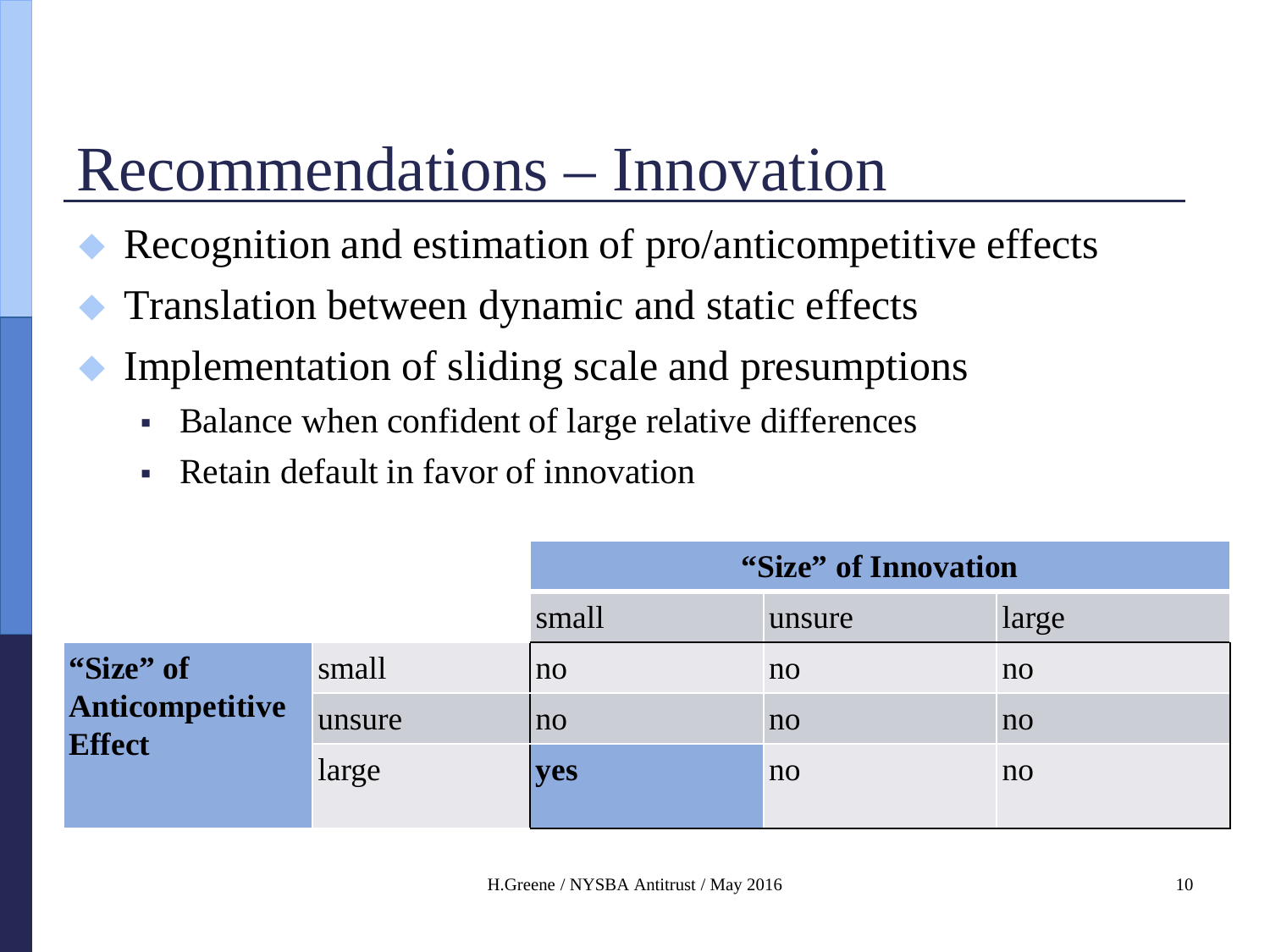

Take away…

- Inappropriate abdication  $\rightarrow$  appropriately tailored assessments
- Limitations of existing case law  $\rightarrow$  learning by doing
- Middle ground alternatives to binary treatment
- More speech regarding these First Amendment considerations
- More innovation regarding dynamic efficiency considerations